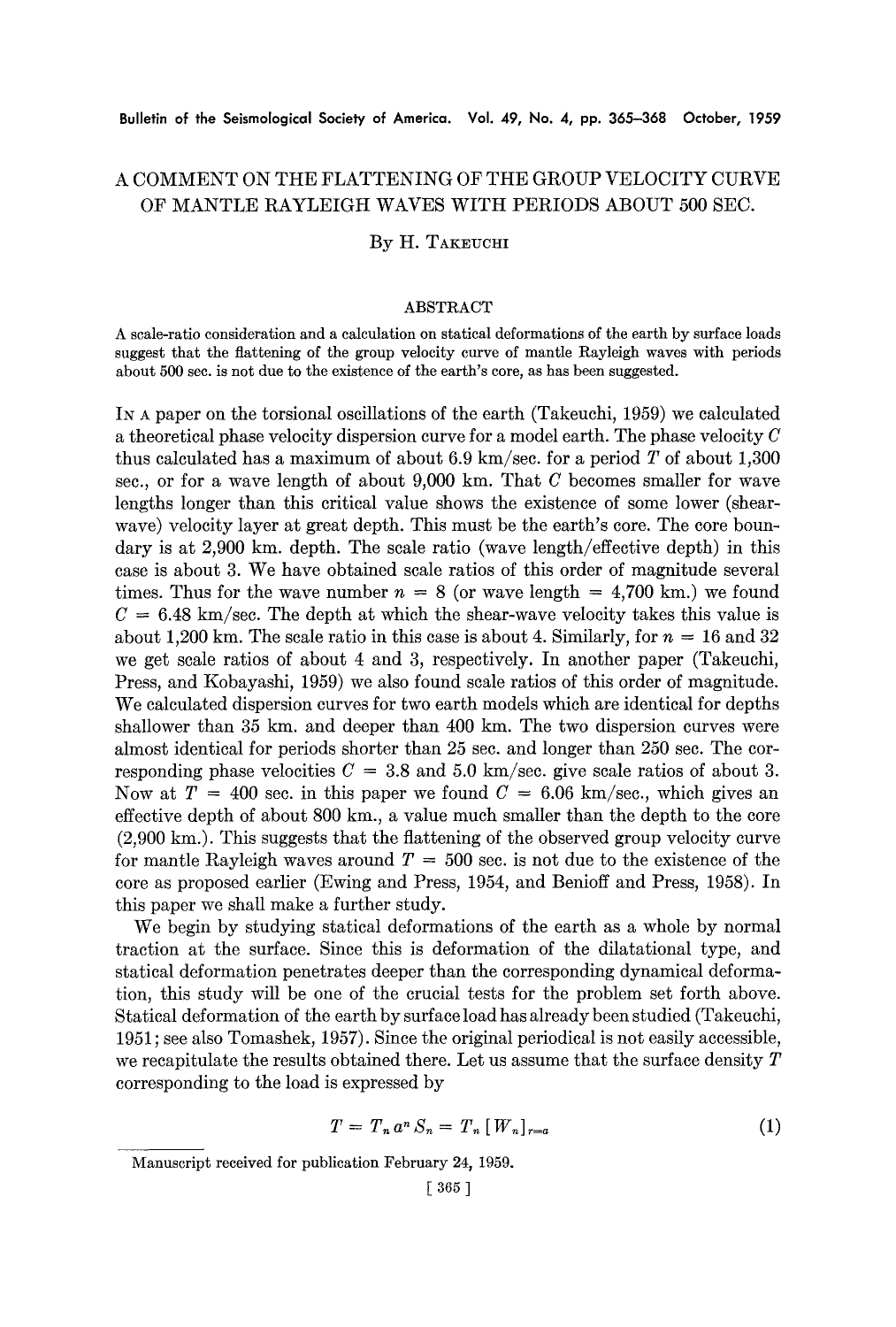where  $T_n$  is a constant,  $S_n$  and  $W_n$  surface and solid spherical harmonics of degree *n*,  $r$  the distance from the center of the earth,  $a$  the earth's radius. This surface density gives rise to a potential A within the earth

$$
A = A_n W_n = \frac{4\pi f a}{2n + 1} T_n W_n
$$
 (2)

The earth is deformed by the potential  $A$  and the surface traction

$$
R_r = -T_n g[W_n]_{r=a} \tag{3}
$$

By elastic deformation of the earth there arises an additional potential. The sum of the potential and A will be denoted by

$$
K = K_n W_n \tag{4}
$$

In this way the equations for the deformation of the earth by surface loads can be reduced to the same type of equations as we have in the theory of earth tide. The ratio (additional potential at  $r = a / \text{primary potential at } r = a$ ) is thus calculated to be  $-0.2653$ ,  $-0.1132$ , and  $-0.0635$  for  $n = 2, 4$ , and 8, respectively. Adding this ratio to 1, we have the ratio (total potential at  $r = a / \text{primary potential at } r = a)$ ) equal to 0.7347, 0.8868, and 0.9365 for  $n = 2, 4$ , and 8, respectively. The result for  $n = 2$  in the foregoing is related to the problem of annual latitude variation. The annual variation is considered to be due to mass transportation during a year over the earth's surface. In order to get a theoretical estimation of the variation, we calculate products of inertia due to mass transportation. In doing so, we must take into account a secondary negative mass caused by the earth's deformation. Since the mass distribution in the calculation of the products of inertia is  $S_2$  type, this is exactly the problem we have above. In order to take into account the earth's deformation, we must multiply the primary mass by the coefficient 0.7347. According to Jeffreys, the coefficient is somewhere between 0.75 (1929, p. 244) and 0.696 (1952, p. 214). The results given above are also useful in discussing the effect of gravity on the period of the earth's dilatational oscillations. For  $n = 2$ , for example, the additional density caused by the deformation of the earth is 26.5 per cent of the primary density. Almost the same figure is obtained in the theory of the earth tide and is called the Love number  $k$ . Since period is proportional to square root of effective density, we may expect a 13 per cent decrease, half the 26.5 per cent, of the period of  $n = 2$  type oscillation. Similarly, we may expect about 5.7 and 3.2 per cent decrease of the periods for  $n = 4$  and  $n = 8$  type oscillations of the earth due to its self-gravitation. Although we have no calculation for n larger than 8, the fairly smooth trend of the correction figures given above will suggest a decrease of the period of  $n = 16$  type oscillation, for example, by about 1 per cent, which is almost negligible. This will justify what we have done in a paper already referred to (Takeuchi, Press, and Kobayashi, 1959). By using the same method as in that paper, we also calculate the period of the earth's oscillation of  $S<sub>2</sub>$  type, neglecting its self-gravitation. The first, second, and third approximations give  $T = 48, 52,$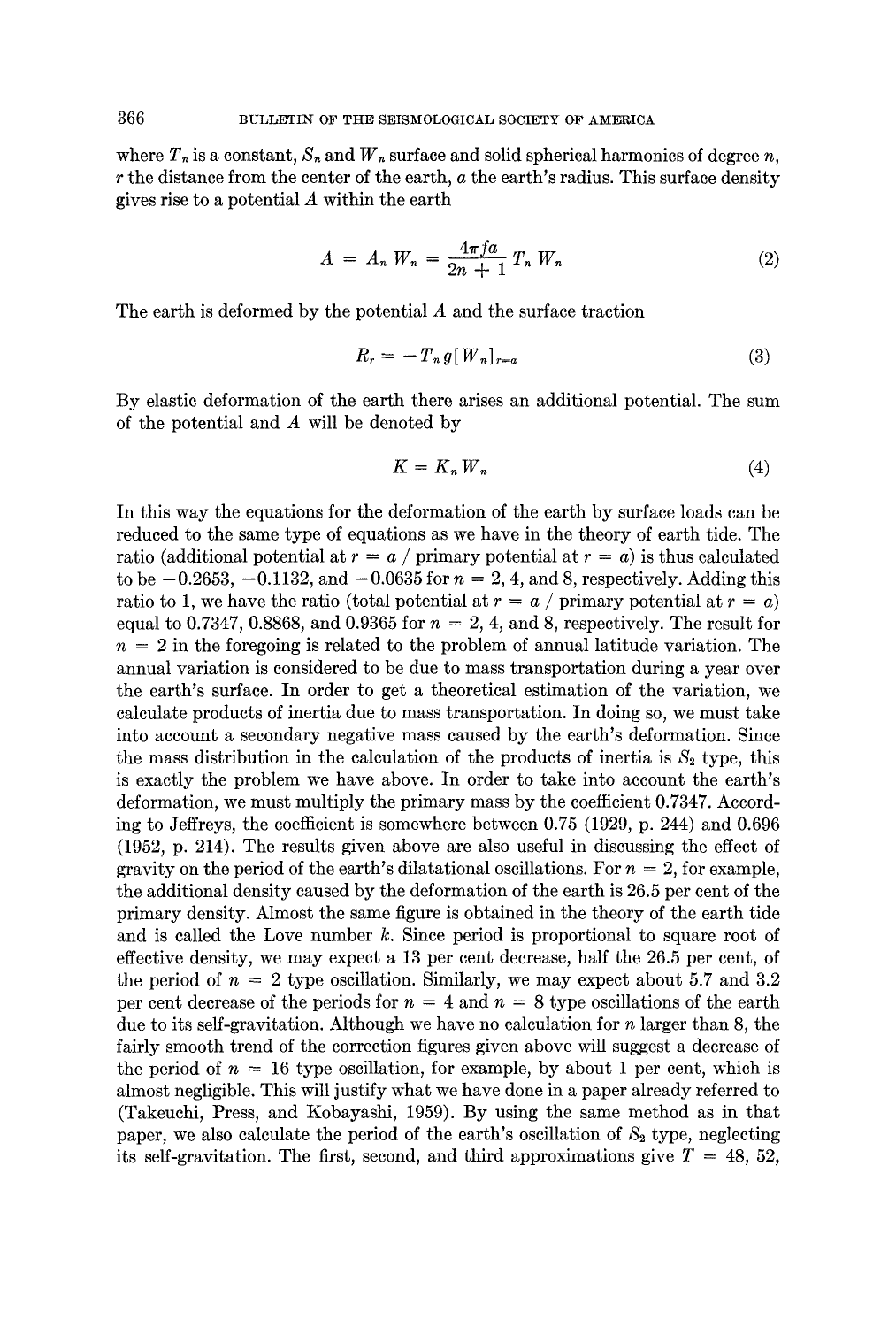and 60 min., respectively. The convergency here is not so good as we had for  $n = 16$ previously. Furthermore, attacking the same problem, N. Jobert (1957) gets  $T =$ **66 min. In the variational calculus method here the longer period is considered to be the better result. Thus the disagreement between our result and Jobert's may be due to a worse choice of our trial functions. Since the same trial functions are used in Pekeris and Jaroseh's calculation (1958), some doubt may be cast on the**  accuracy of their final result  $T = 52$  min. for the corresponding self-gravitating earth. Anyway, by the earth's self-gravitation,  $T = 60$  min. is decreased to  $T = 52$ 



Fig. 1. **Radial displacement distributions**  caused by surface loads of  $S_n$  type.





**in a homogeneous half-space.** 

min., about 13 per cent decrease as predicted above. The 13 per cent decrease of Jobert's period = 66 min. will give  $T = 57.4$  min., which agrees well with the **period 58 min. found by Benioff (1954) in a seismogram of the Kamchatka earthquake in 1952.** 

**In figure 1 are shown radial displacement distributions within the earth caused by**  surface densities equal to  $S_2$ ,  $S_4$ , and  $S_8$ ,  $S_n$  being a surface spherical harmonic of degree n. The unit of radial displacement  $u_r$  in figure 1 is  $S_n$ . Figure 1 shows that the smaller the wave number  $n$ , that is, the longer the wave length, the deeper the depth to which the displacement penetrates. For  $n = 8$ , that is, for the wave length **4,700 km., the displacement at the core boundary is about 1/20 of that at the surface, and the depth where the displacement becomes** *1/2* **of that at the surface**  is about 500 km. Thus we see that the mantle Rayleigh wave of  $T = 500$ , or wave